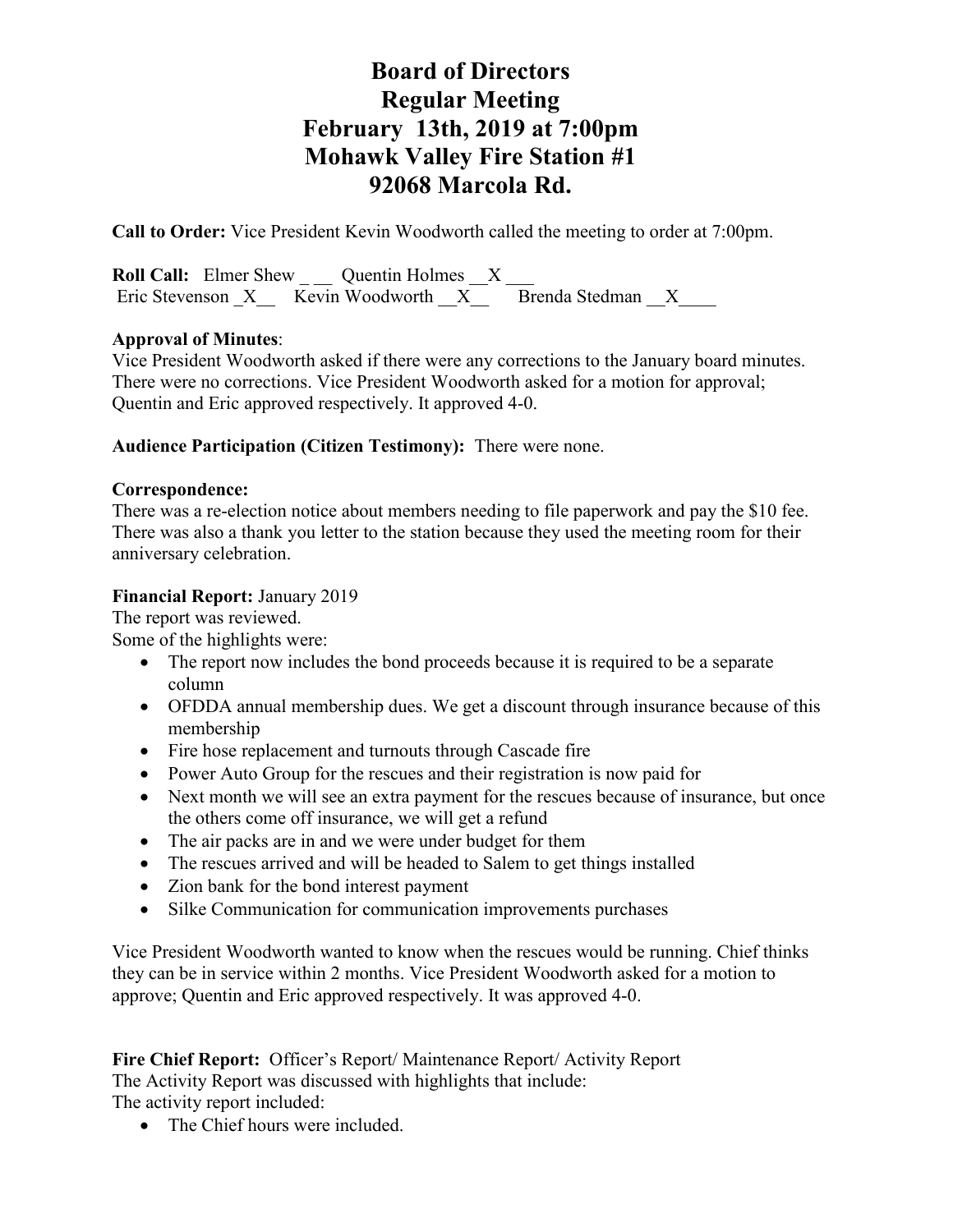- Standard meetings
- Trainings have been focused on the new SCBA packs
- Discussion on the types of firefighter certificates there are
- Our calls are lower than this time last year

Quentin wanted to know how many vacation hours the Chief has. Since his hours were not restarted when he took the position, he is at 240 vacation hours.

## **Maintenance Report**

The Maintenance report was reviewed. The highlights were:

- Getting the new SCBA's in service
- Quotes for a roof on station 5 and some rot will need to be fixed. We have 6 quotes coming in and it is expected to cost \$5,000-\$10,000. We have the budget for this before the next fiscal year.
- 1413 is back in service
- Replacement of an ABS sensor in 1453
- A lock box for Caron, the fuel company, because they keep forgetting to bring the keys
- Annual tire inspection

#### **Old Business**:

#### 1. Station 2

The surveyor turned in the results to the county and we are waiting to hear from the county.

#### 2. Project Update

We are still waiting on the chasity. Both tenders are fixed.

#### 3. Alfalfa Fire District

They have a board meeting on February  $13<sup>th</sup>$  to review the contract again. Chief will travel over next month to get the contract signed.

#### 4. Protection Contracts

The protection contracts have been sent out to the homeowners and waiting for their reply. We picked up another contract. Vice President Woodworth asked about the rate. Protection contracts pay the same as tax payers.

#### **New Business:**

#### 1. Audit Review

The auditor presented at the meeting. She said Chief did a good job being organized. There were only 2 bumps along the way; the need to change over to QuickBooks and having the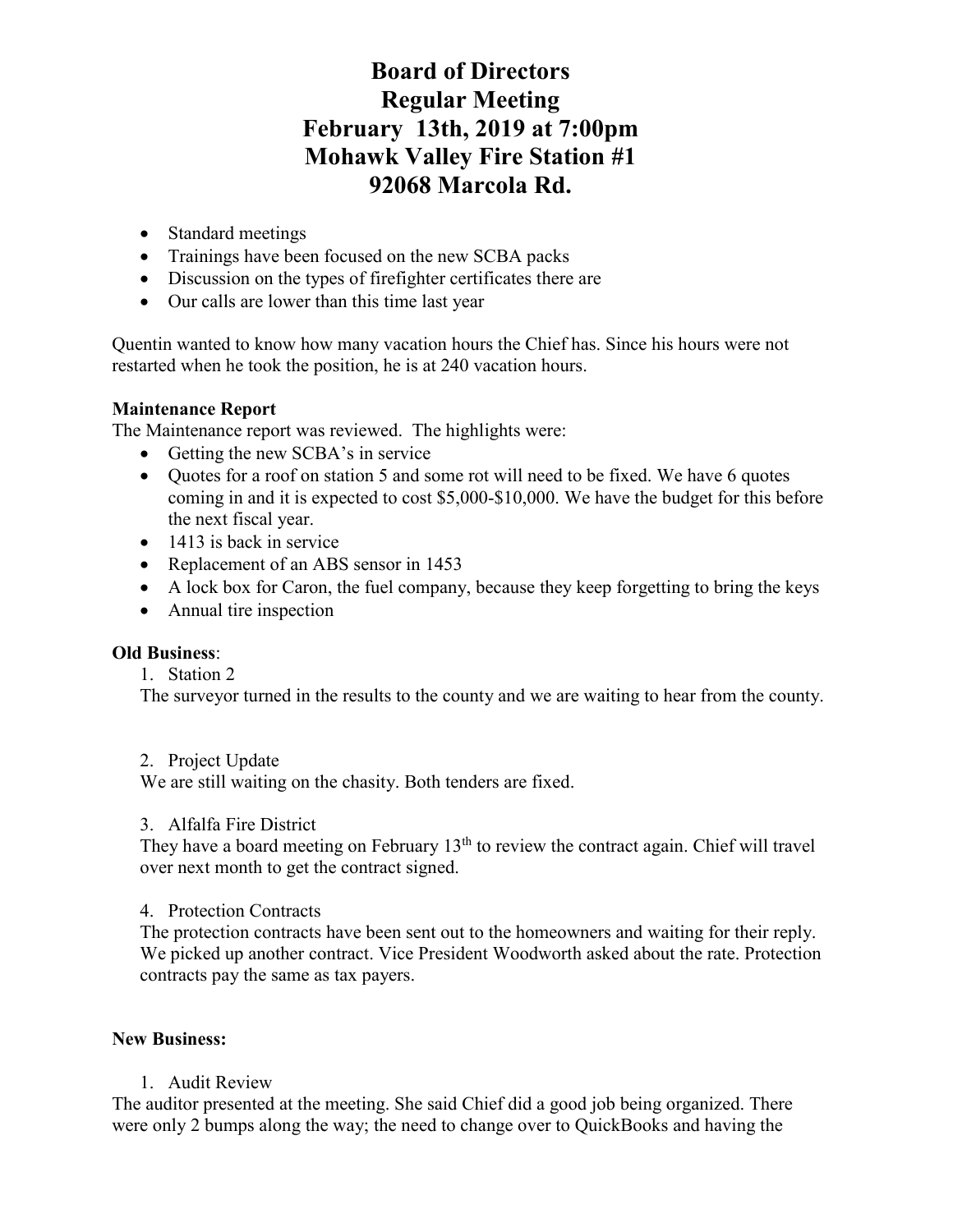budget compliance insurance paid. There was confusion on the insurance because someone paid it but left didn't leave proof of payment. Both of been resolved. She suggested that anytime Chief has a resolution for the budget that it gets signed. Our general funding looks good and should not be too high because if we apply for a grant, the lenders will look at the general fund. She said we don't need a separate line item for conflagration money. It is better to put it in the unanticipated revenue line. Chief will be budgeting more for conflagration.

#### 2. AFLAC

This was given as a benefit to the paid staff and volunteers could purchase it with our rates, but it is not working out as well as hoped and no volunteer has purchased it. It was asked that the money for AFLAC would instead go to the paid staff's HRA account which is a better benefit for employees. It would be \$200 increase each staff. There is not a penalty for cancelling with AFLAC. Vice President Woodworth asked for a motion to remove the money for AFLAC; Quentin and Eric approved respectively. It was approved 4-0. Vice President Woodworth read the resolution. Vice President Woodworth asked for a motion to add the money to the HRA accounts; Quentin and Eric approved respectively. It was approved 4-0.

#### 3. Contingency Resolution

Chief said our contingency funds are almost deleted due to vehicle maintenance and is requesting the funds be moved to other budget items such as vehicle maintenance and repair and phone and internet. Chief would like to get internet at all the station so they can use the security cameras and because they are adding ipads to rigs. There will be 7 ipads purchased. Vice President Woodworth read the resolution. Vice President Woodworth asked for a motion to move contingency funds; Eric and Quentin approved respectively. It was approved 4-0. The resolution fixes all line items except for conflagration and social security.

#### 4. District Salaries

We usually use the CPIW to to figure out the cost of living adjustments but it is going away. One option is to use the western region adjustment which is 3.1%. The other option is to use the federal increase of 2.8%. Chief discussed the pros and cons. The big con with federal is that the east coast is very different than the west coast. Vice President Woodworth wanted to know what other districts are doing. Chief reports that it was all over the place. Chief needs to go which route to go with so he can budget. It was agreed to go with the western region adjustment. Vice President asked for a motion for approval. Quentin and Brenda approved respectively. It was approved 4-0. Vice President Woodworth read the resolution to adopt the western region for the district salaries budget. Quentin and Eric approved respectively. It was approved 4-0.

It will be effective July 1 and Chief will be moved to Step 3 in April.

#### 5. Budget Committee

There are 2 openings. DeLana Hansen would like to continue her position. Vice President Woodworth asked for a motion keep DeLana on the committee; Quentin and Eric approved respectively. It was approved 4-0. The other position has been posted and there has only been